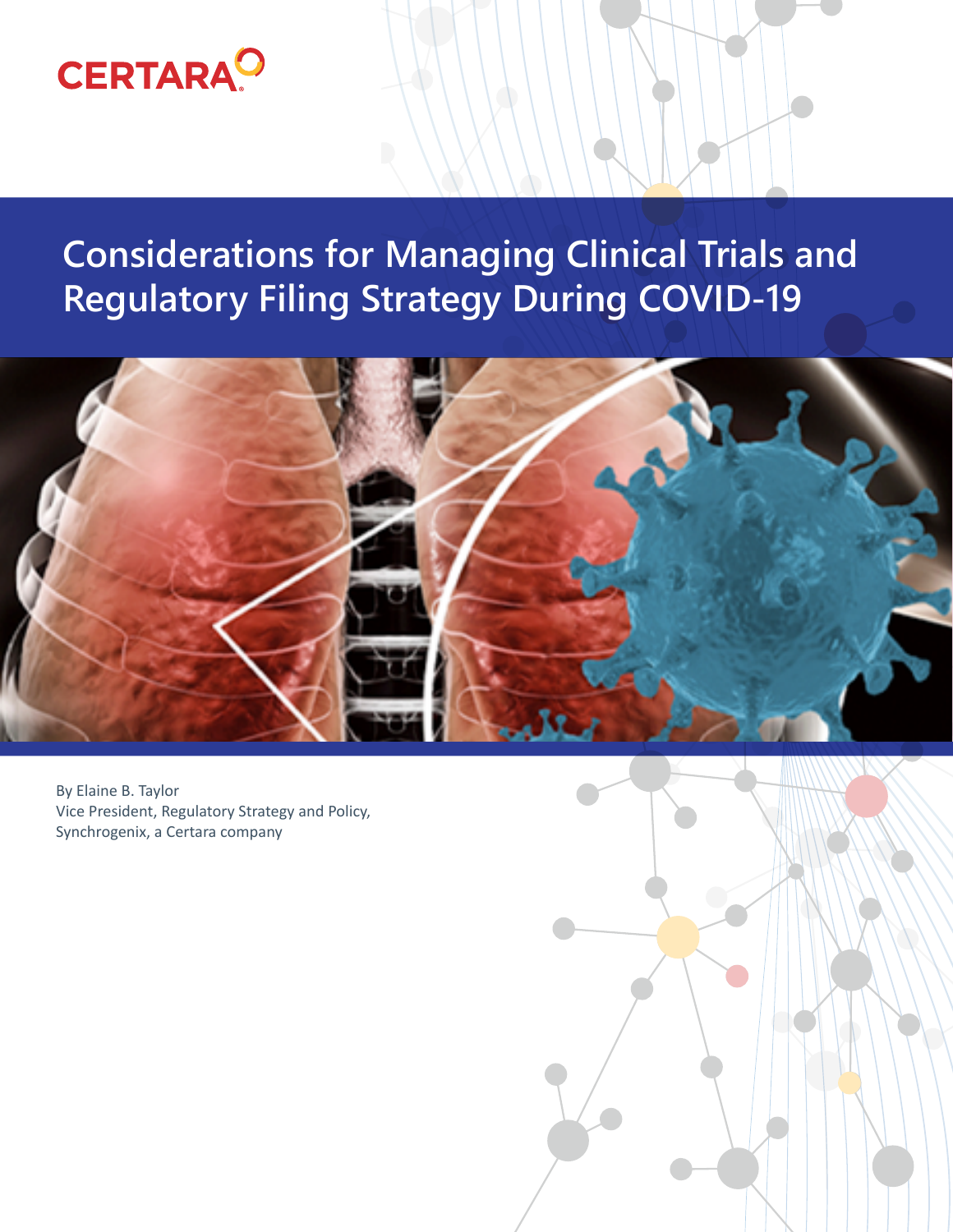

## Mitigate the impact of COVID-19 on your clinical trials and regulatory filing strategy

Regulatory Agencies across the world have quickly responded to the COVID-19 pandemic. Your approach to ongoing and new clinical trials and regulatory filing during COVID-19 requires adaptation and new strategies, such as following recommendations and using the fast-track COVID-19 programs recently instituted by Regulatory Agencies.

In this white paper, we will focus on the reactions and programs put in place by the European Medicines Agency (EMA) and US Food and Drug Administration (FDA) and considerations for submissions to these Agencies.

Figure 1. Timeline of COVID-19 Regulatory and Government Responses During First Few Months of COVID-19 Crisis



<sup>1</sup> This guidance is agreed by the Clinical Trials Expert Group (CTEG) of the European Commission supported by the EMA, the Clinical Trials Facilitation and Coordination Group (CTFG) of the Heads of Medicines Agencies (HMA) and the GCP Inspectors' Working Group coordinated by the EMA

> Other Agencies across the world are also announcing their approach for fast-tracking COVID-19 studies.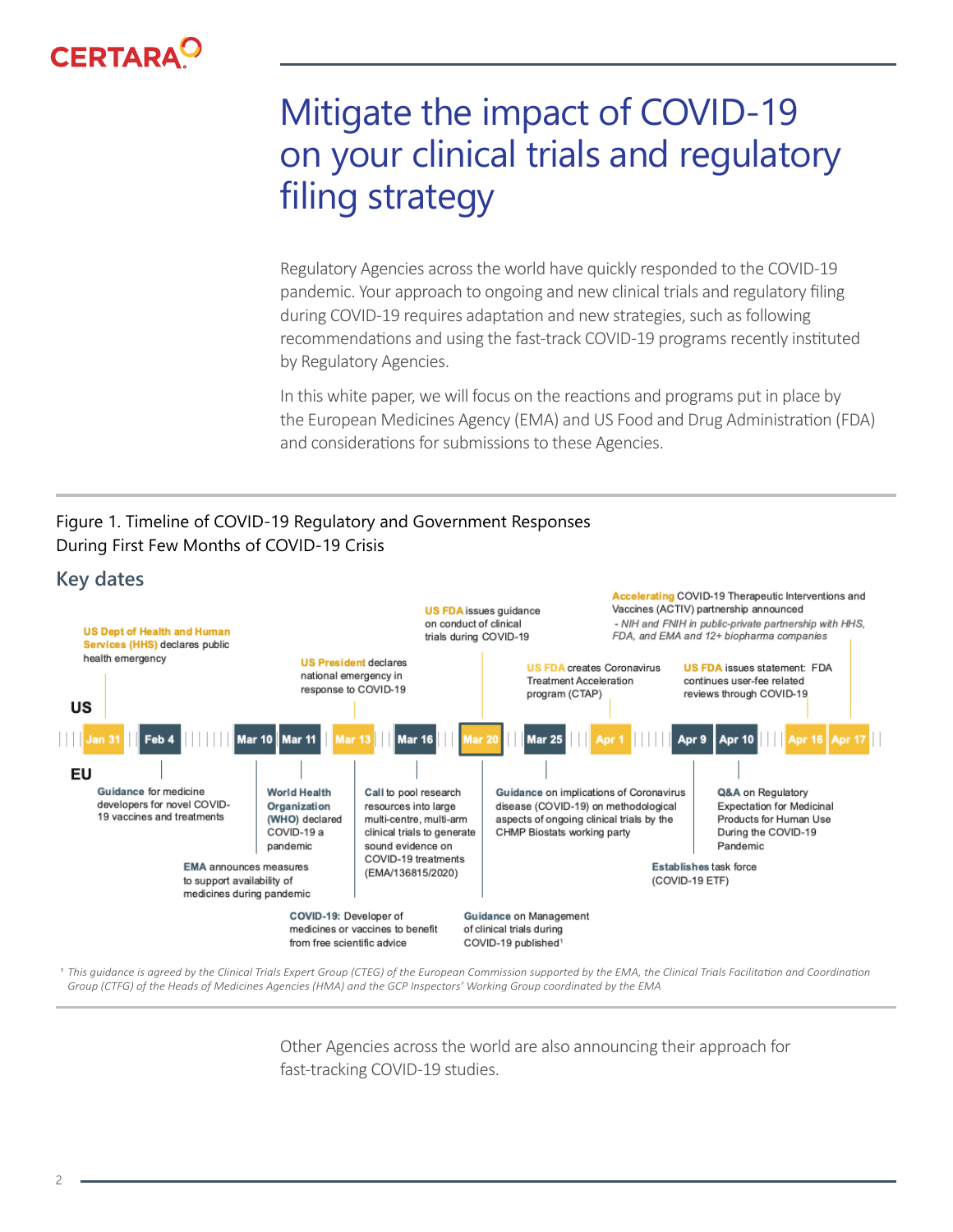## **CERTARA<sup>C</sup>**

## Patient safety

As with any clinical trial, the participants' safety is the most important aspect. One way to achieve this is to have an ongoing evaluation of the risks and document your assessment of them. You may postpone starting a trial or continuing a trial based on the risk assessment. However, stopping or delaying some trials may pose a greater risk to patients, for example, studies with life-saving oncology agents. It is very important that you inform your participants of any changes that are made to the clinical trial.

### Regulatory recommendations

Both the FDA and EMA have asked sponsors to aggregate submissions. As much as possible, consolidate your protocol modifications into one protocol amendment, to reduce the number of touch points, thus saving valuable regulatory resources. The FDA and EMA have acknowledged that there will be more protocol deviations than normal but try to minimize these deviations.

Deciding to pause patient screening or enrollment will not generally require a protocol amendment if it does not affect the safety, scope, or scientific quality of the study. Due to the COVID-19 crisis, local authorities may require additional procedures. The FDA stated that these additional procedures do not need to be recorded as an amendment unless you are incorporating the data from these procedures as part of your study objectives.

The EMA has stated that, during this time, you should avoid or postpone audits. For COVID-19 trials, the Committee for Medicinal Products in Europe has asked that sponsors pool research resources and conduct large multi-center, multi-arm trials because larger trials are more likely to generate conclusive evidence.

## Changes to clinical trials

*What are the anticipated changes to clinical trials due to COVID-19?* In general, they are the same as always, but there are some exceptions, and the regulatory authorities have provided more explicit directions. Any changes that have been made to eliminate hazards and protect the wellbeing of participants can be implemented prior to the ethics committee and regulatory authority notification. However, you must subsequently report them to the Regulatory Agencies. The FDA will consider changes made prior to approval or submission to be protocol deviations.

## Missing information

Missing clinical trial information is an important issue that requires planning. For example, patients may not be able to show up for visits, assessments may not be taken at the planned time points, or patients may drop out of the study. This information must be documented in the case report form (CRF) and in the clinical study report (CSR). You may be unable to complete the number of patients you've planned which may affect the power of the study to demonstrate efficacy or provide sufficient safety information. Prospectively address these issues in the study protocol and statistical analysis plan (SAP). Changes to efficacy and safety assessments, data management, or the SAP should be discussed with the Regulatory Agency prior to database lock.

## Clinical study report

The CSR must discuss the impact on efficacy, safety, data management, or changes to the SAP, regarding potential effects to the data, results, or study conclusions. Be as unbiased as possible and transparent with the Regulatory Agency. Point out and discuss any issues or concerns, rather than have them come to their own conclusions.

#### Our advice

Be as unbiased as possible and transparent with the Regulatory Agency. Point out and discuss any issues or concerns, rather than have them come to their own conclusions.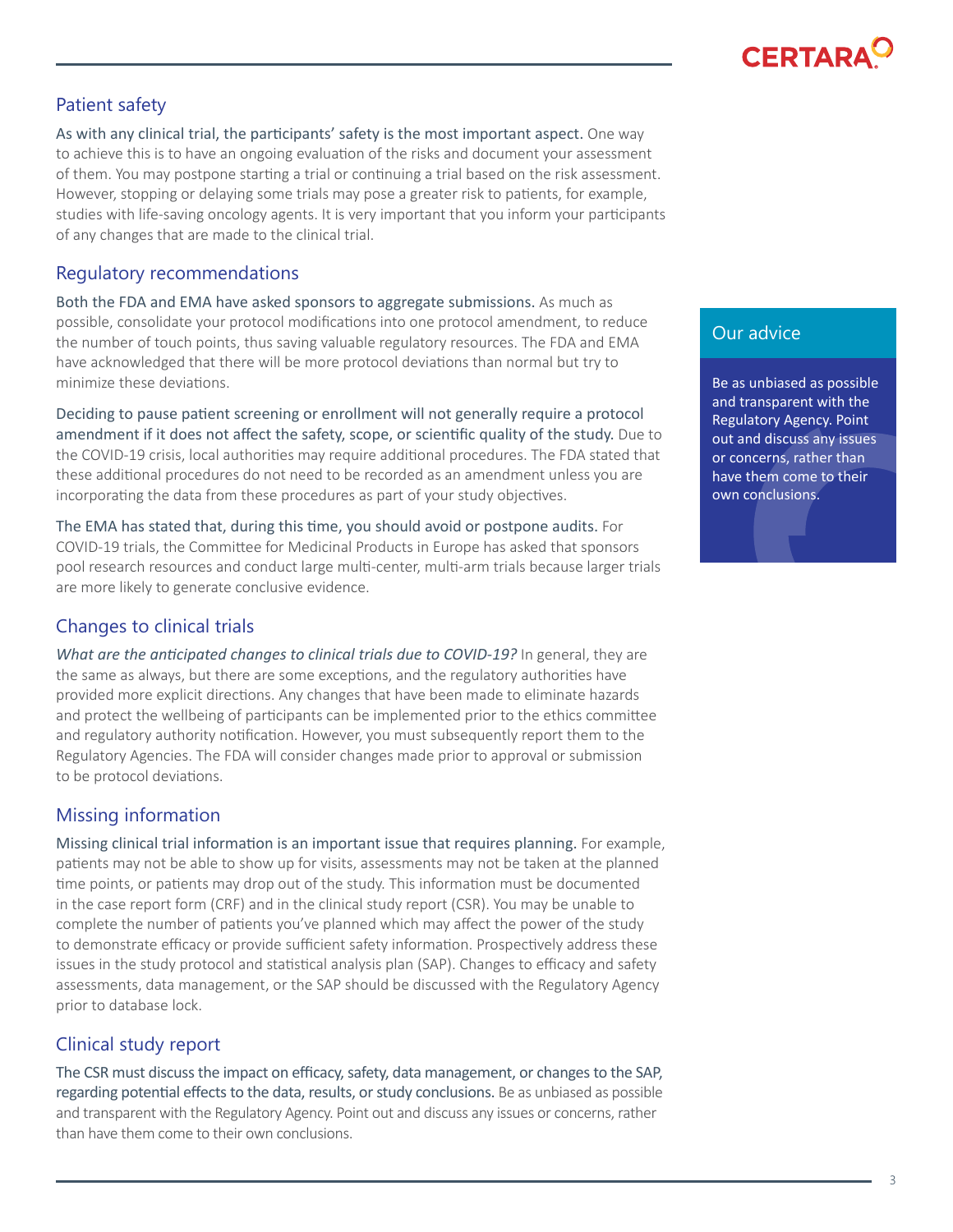

#### Fast-track programs for COVID-19

On April 1st, the FDA created the CTAP (Coronavirus Treatment Acceleration Program) to provide fast review of programs and study protocols for drugs and vaccines for the treatment of COVID-19. Under this program, the FDA will triage requests within 24 hours, and in certain cases, review a protocol within 24 hours. These requests are prioritized based on scientific merit and the stage of drug development. As of April 16th, there have been more than 950 requests for CTAP review.

Under the CTAP program, you should submit a pre-IND meeting request and the meeting package. The FDA will review these requests and try to respond within 2 weeks. There are also emergency Investigational New Drugs and expanded use access programs for patients that cannot participate in clinical trials. The FDA may authorize the use of some investigative drugs by telephone, within hours, if needed.

As of April 19th, the CTAP has 72 active trials, with 211 in the planning stage. As of April 24th, 902 COVID-19 studies were registered on clinicaltrials.gov, with 25 completed and 400 actively recruiting.

The EMA COVID-ETF program provides for review of data, identification of promising candidates, engagement with sponsors, and scientific advice to quickly get clinical trials underway. In addition, they will provide feedback when formal scientific advice is not feasible. The EMA also has a Compassionate Use Program for patients who are not eligible for clinical trials. Remdesivir was made available for compassionate use on April 3rd. As of  April 24th, 122 COVID-19 research trials were listed in the EU database.

#### Impact of COVID-19 on current applications

On April 1st, the FDA announced that it reduced some of their operations, including on-site inspections and some advisory committee meetings. In addition, they canceled or postponed all non-essential meetings. For example, advisory meetings were postponed for Intercept's NASH drug for steatohepatits, GlaxoSmithKline's Trelegy Eliipta for chronic obstructive pulmonary disease, and DBV's peanut allergy patch.

On April 16th, the FDA stated that user-fee funded reviews were on schedule. However, FDA Commissioner Hahn advised that they may not be able to continue at the current pace, considering all the programs that they are reviewing. Currently, it appears that the approvals are on target, but some of our clients' Type B meeting requests have been scheduled 3 or 4 months later than the expected 60-day meeting date.

We expect that the EMA will prioritize their work as they did when they moved from London to Amsterdam. For example, keeping their Marketing Authorisation Applications (MAAs), new indications, and risk assessments at the top of the agenda, while deprioritizing anything less essential. In reaction to the COVID-19 crisis, the EMA is holding all committee and project meetings virtually. In addition, a measure was put into place to provide for continued availability of medicines, and they are allowing more flexibility in product manufacturing and distribution.

On April 10th, European agencies released a Q&A for Expectations for Medicinal Products for Human Use, which provides a lot of information. For example, marketing authorization holders may request a delay for renewing their application, but this request must be made before the deadline. If the Sunset Clause is applicable, it's possible to request an exemption for this. The Sunset Clause is a provision to monitor the marketing status of centrally authorized medicinal products within the European Union and European Economic Area.

#### COVID-19 related challenges

- Sponsors are facing interruptions to the clinical supply chain and distribution that may cause further delays.
- Regulatory Agencies may have delayed review and response times.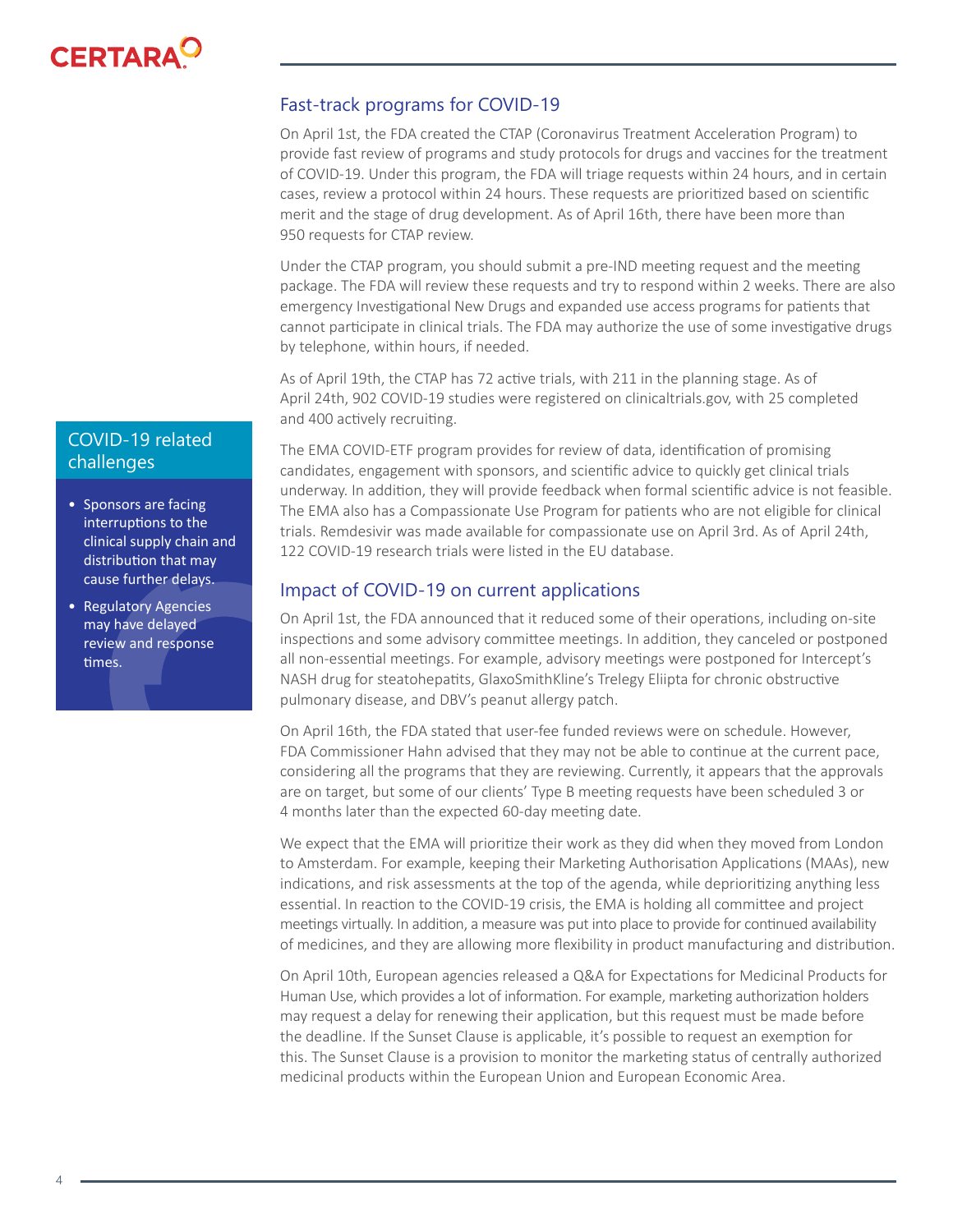

## **Strategies to mitigate impact on trials**

#### **Let's start with timelines**

For sponsors, there are going to be interruptions to the clinical supply chain and distribution that may cause further delays. There will be potential delays from Regulatory Agencies in review and response times. To plan for these effects, we must be aware of what is happening in the Regulatory Agencies, monitor them for potential delays, prepare for those delays with contingency plans, and identify critical path items.

#### Triage critical path items to maintain or recover your timeline

 $\Box$  Work with the data and the information available to accelerate the overall process at the end when that last piece of information is going to come in. In addition, factor in your own staffing limitations that may be affected by upstream delays.

#### There's also going to be the need for additional documentation

- $\Box$  Prepare your trials and submission documents that you may need to update due to COVID-19, such as protocol amendments, CSRs, SAPs, planned meeting packages, and marketing applications. In your marketing applications, provide a critical assessment of all study changes. Start drafting documents now to reduce turnaround time later.
- $\Box$  As suggested by the EMA and FDA, combine protocol amendments and reduce the touch points needed, making sure that your documentation is clear, concise, and accurate, to reduce reviewer questions.

#### Discuss any study changes with Regulatory Agencies and gain agreement on the actions that you've taken or plan to take

- $\square$  Schedule your regularly planned meetings for the particular stages of your product development.
- $\Box$  Preplan your meeting packages in anticipation of agency discussions. Evaluate the robustness of your clinical data in light of the changes you may have had to make. Prepare a critical assessment of study changes.
- $\square$  Submit your requests for meetings earlier than usual to get on the schedule and receive timely responses; and make sure your meeting requests and meeting packages are well written.

#### **These steps will aid in the overall efficiency and success of your program**

In this paper, we have covered information up to the end of April 2020. The Agencies continue to provide additional information and updates to their recommendations and guidelines. Please ensure that you stay abreast of this fast moving situation and that you are following the most up to date recommendations.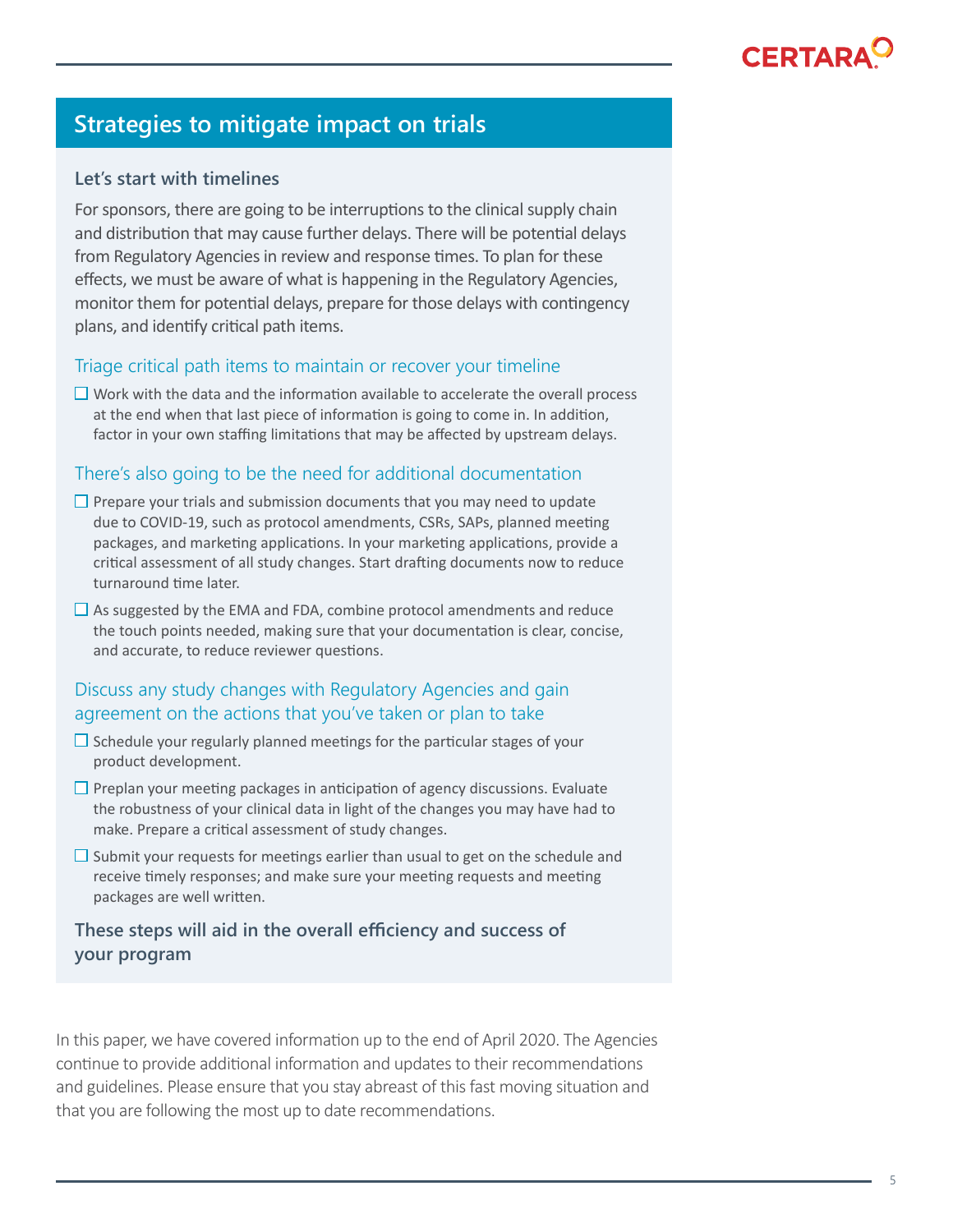

#### References

#### **EMA**

Links to national recommendations can be found at CTFG website: [hma.eu/ctfg.html](https://www.hma.eu/ctfg.html)

• [ema.europa.eu/en/implications-coronavirus-disease-covid-19-methodological-aspects](http://ema.europa.eu/en/implications-coronavirus-disease-covid-19-methodological-aspects-ongoing-clinical-trials)[ongoing-clinical-trials](http://ema.europa.eu/en/implications-coronavirus-disease-covid-19-methodological-aspects-ongoing-clinical-trials)

Clinical Trials guidelines: [ec.europa.eu/health/documents/eudralex/vol-10\\_en](https://ec.europa.eu/health/documents/eudralex/vol-10_en)

Call to pool resources: [ema.europa.eu/en/news/call-pool-research-resources-large-multi](http://ema.europa.eu/en/news/call-pool-research-resources-large-multi-centre-multi-arm-clinical-trials-generate-sound-evidence)[centre-multi-arm-clinical-trials-generate-sound-evidence](http://ema.europa.eu/en/news/call-pool-research-resources-large-multi-centre-multi-arm-clinical-trials-generate-sound-evidence)

Q&A for medicinal products: [ec.europa.eu/health/sites/health/files/human-use/docs/](http://ec.europa.eu/health/sites/health/files/human-use/docs/guidance_regulatory_covid19_en.pdf) guidance regulatory covid19 en.pdf

Guidance for Voluntary Harmonisation Procedure for multinational CTAs: [hma.eu/fileadmin/](https://www.hma.eu/fileadmin/dateien/Human_Medicines/01-About_HMA/Working_Groups/CTFG/2016_06_CTFG_V) dateien/Human\_Medicines/01-About\_HMA/Working\_Groups/CTFG/2016\_06\_CTFG\_VHP [guidance\\_for\\_sponsor\\_v4.pdf](https://www.hma.eu/fileadmin/dateien/Human_Medicines/01-About_HMA/Working_Groups/CTFG/2016_06_CTFG_V)

COVID-19 vaccine developers: [ema.europa.eu/en/news/covid-19-developers-medicines](http://www.ema.europa.eu/en/news/covid-19-developers-medicines-vaccines-benefit-free-scientific-advice)[vaccines-benefit-free-scientific-advice](http://www.ema.europa.eu/en/news/covid-19-developers-medicines-vaccines-benefit-free-scientific-advice)

EMA COVID-19 information: [ema.europa.eu/en/human-regulatory/overview/public-health](http://www.ema.europa.eu/en/human-regulatory/overview/public-health-threats/coronavirus-disease-covid-19 )[threats/coronavirus-disease-covid-19](http://www.ema.europa.eu/en/human-regulatory/overview/public-health-threats/coronavirus-disease-covid-19 ) 

UK withdrawal: [ec.europa.eu/info/sites/info/files/notice\\_to\\_stakeholders\\_medicinal\\_](https://ec.europa.eu/info/sites/info/files/notice_to_stakeholders_medicinal_products.pdf) [products.pdf](https://ec.europa.eu/info/sites/info/files/notice_to_stakeholders_medicinal_products.pdf)

EU COVID-19 trials: [clinicaltrialsregister.eu/ctr-search/search?query=covid-19&page=2](http://www.clinicaltrialsregister.eu/ctr-search/search?query=covid-19&page=2)

EU treatments and vaccines: [ema.europa.eu/en/human-regulatory/overview/public-health](http://ema.europa.eu/en/human-regulatory/overview/public-health-threats/coronavirus-disease-covid-19/treatments-vaccines-covid-19#potential-treatments-under-investigation-section)[threats/coronavirus-disease-covid-19/treatments-vaccines-covid-19#potential-treatments](http://ema.europa.eu/en/human-regulatory/overview/public-health-threats/coronavirus-disease-covid-19/treatments-vaccines-covid-19#potential-treatments-under-investigation-section)[under-investigation-section](http://ema.europa.eu/en/human-regulatory/overview/public-health-threats/coronavirus-disease-covid-19/treatments-vaccines-covid-19#potential-treatments-under-investigation-section)

#### **FDA**

Questions on clinical trial conduct during the COVID-19 pandemic: [fda.gov/media/136238/](https://www.fda.gov/media/136238/download) [download](https://www.fda.gov/media/136238/download)

Contact information for FDA's review divisions is as follows:

- CDER: [fda.gov/about-fda/fda-organization/center-drug-evaluation-and-research-cder](https://www.fda.gov/about-fda/fda-organization/center-drug-evaluation-and-research-cder)
- CBER: [fda.gov/about-fda/fda-organization/center-biologics-evaluation-and-research-cber](https://www.fda.gov/about-fda/fda-organization/center-biologics-evaluation-and-research-cber)

FDA COVID-19 hub: [covid19.reaganudall.org/covid-19-hub](https://covid19.reaganudall.org/covid-19-hub)

ACTIV: [nih.gov/news-events/news-releases/nih-launch-public-private-partnership](https://www.nih.gov/news-events/news-releases/nih-launch-public-private-partnership-speed-covid-19-vaccine-treatment-options?utm_campaign=041720_PR_Coronavirus%20%28COVID-19%29%20Update%3A%20Daily%20Roundup%20April%2017%2C%202020&utm_medium=email&utm_source=Eloqua)[speed-covid-19-vaccine-treatment-options?utm\\_campaign=041720\\_PR\\_Coronavirus%20](https://www.nih.gov/news-events/news-releases/nih-launch-public-private-partnership-speed-covid-19-vaccine-treatment-options?utm_campaign=041720_PR_Coronavirus%20%28COVID-19%29%20Update%3A%20Daily%20Roundup%20April%2017%2C%202020&utm_medium=email&utm_source=Eloqua) [%28COVID-19%29%20Update%3A%20Daily%20Roundup%20April%2017%2C%202020&utm\\_](https://www.nih.gov/news-events/news-releases/nih-launch-public-private-partnership-speed-covid-19-vaccine-treatment-options?utm_campaign=041720_PR_Coronavirus%20%28COVID-19%29%20Update%3A%20Daily%20Roundup%20April%2017%2C%202020&utm_medium=email&utm_source=Eloqua) [medium=email&utm\\_source=Eloqua](https://www.nih.gov/news-events/news-releases/nih-launch-public-private-partnership-speed-covid-19-vaccine-treatment-options?utm_campaign=041720_PR_Coronavirus%20%28COVID-19%29%20Update%3A%20Daily%20Roundup%20April%2017%2C%202020&utm_medium=email&utm_source=Eloqua)

Drug approvals by month: [accessdata.fda.gov/scripts/cder/daf/index.](https://www.accessdata.fda.gov/scripts/cder/daf/index.cfm?event=reportsSearch.process) [cfm?event=reportsSearch.process](https://www.accessdata.fda.gov/scripts/cder/daf/index.cfm?event=reportsSearch.process)

Advisory committee: [da.gov/advisory-committees/advisory-committee-calendar](https://www.fda.gov/advisory-committees/advisory-committee-calendar)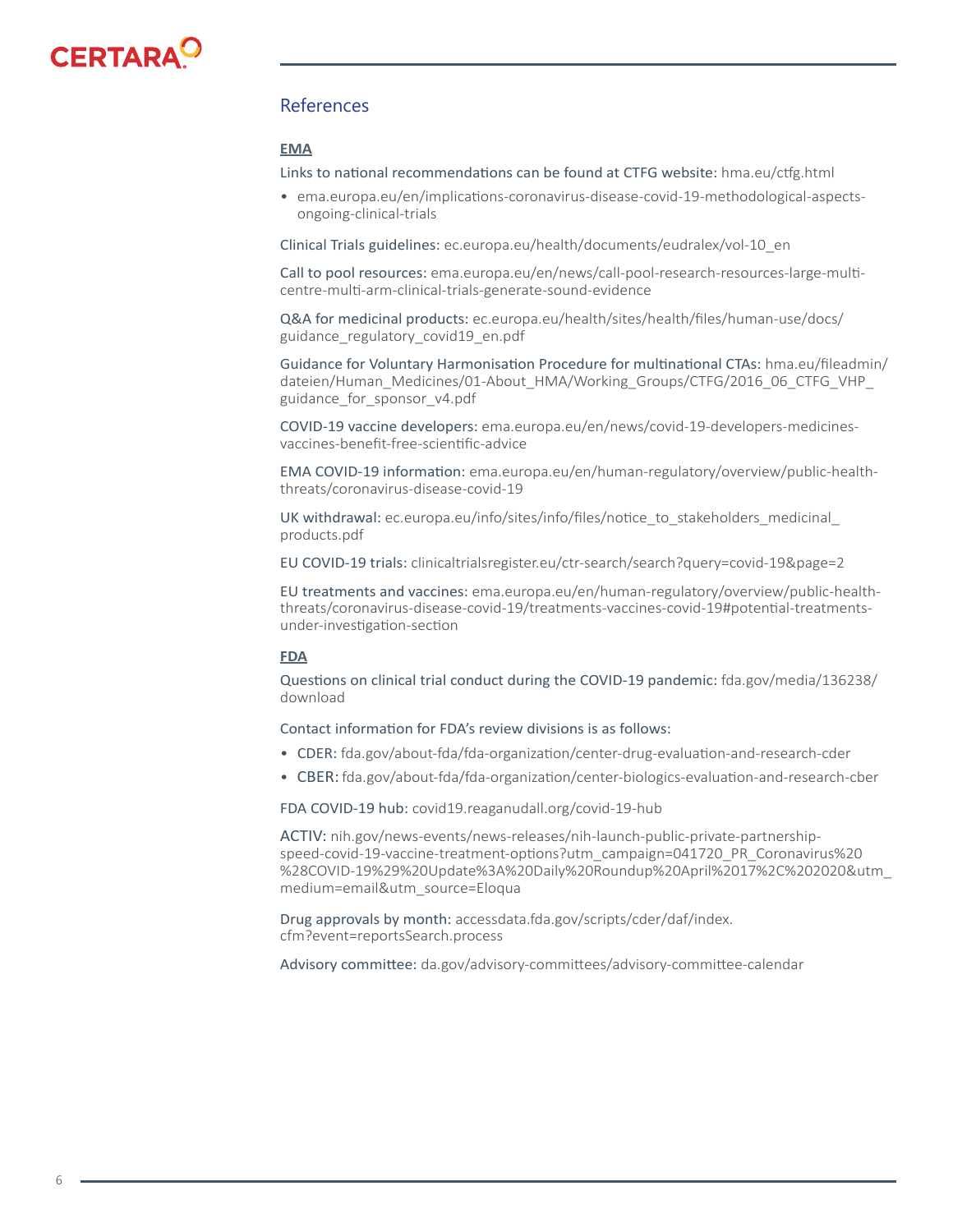## **CERTARA<sup>C</sup>**

#### About the Author



Elaine B. Taylor Vice President, Regulatory Strategy and Policy, Synchrogenix, a Certara company

Elaine Taylor has more than 30 years of experience in the pharmaceutical industry and has extensive experience developing and providing strategic guidance and regulatory advice at all stages of product development. Currently, Elaine is Vice President of Regulatory Strategy and Policy at Synchrogenix, a Certara company, where she leads the Regulatory Strategy group. Her group provides global regulatory strategy, consulting, and submission support from early stage (preclinical) to post-marketing.